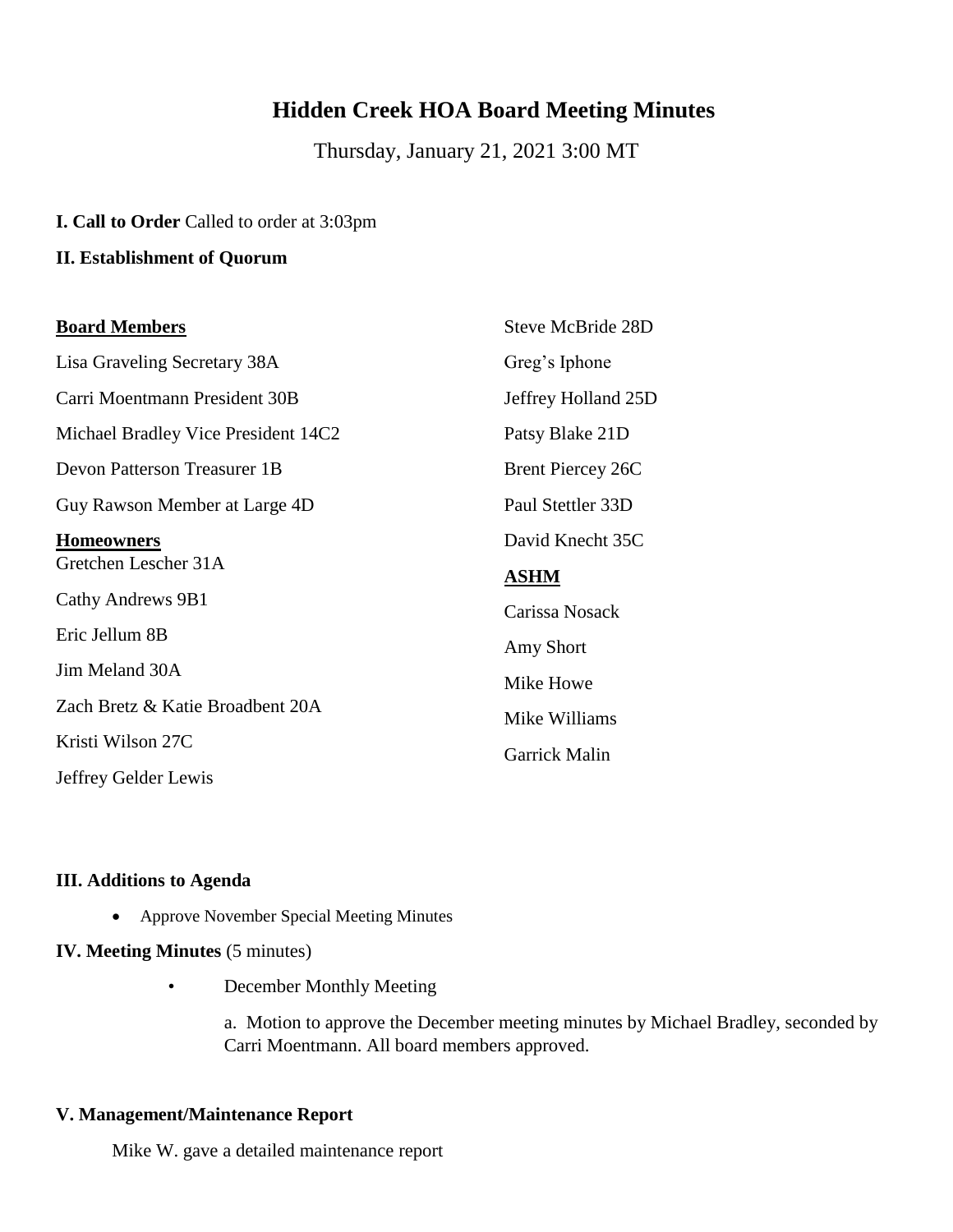There was a need to drain the pond for a couple of weeks to help with the algae and dredging of silt. Hopefully this will help keep the algae and silt to a minimum in the future, but we may need to drain in the Spring as well.

- 1. Completed/In Progress/Parking Report
	- J2
	- R&R Environmental
	- Heat Cables Turned temporarily off
	- Amend paving Contract
	- Retaining wall-organize what is needed before Spring
	- Prepare Comprehensive water shut off valve map
- 2. Remodel/Modification Report
	- Remodel moratorium: 60 Days
		- a. Time Table: Applications can be submitted March  $1<sup>st</sup>$ -15<sup>th</sup> for April  $1<sup>st</sup>$ , ARC Meeting.
		- b. Fines will be assessed for all violations of the Moratorium. No warning will be issued during the moratorium. Fines issued immediately.

# **VI. Governance**

- Ratify Email Actions
	- Special Meeting Minutes November 19th, 2020
	- Carri motioned to ratify the meeting minutes of November 19, 2020 Devon seconded the motion. All board members approved the motion.
	- The meeting minutes have been posted to the Hidden Creek Homeowners Association | All Seasons Resort Lodging dashboard.
- Formation of Finance Committee and committee members appointed on Jan 4<sup>th</sup>, 2021 Carri Moentmann motioned, Devon Patterson seconded. All approved.
	- Finance Committee held its first meeting on January 7th and participated in 2021 Budget review with Board
- Association Status Update Power Point Michael Bradley
	- c. Michael B. Presented a PowerPoint updating the community on Board goals:
		- Administrative priorities
		- Bylaws, CC&R's and Rules & Regulation(s) need a rewrite to update and align with standard practices under current Utah law.
		- ASHM Business relationship recalibration
		- ARC Business processes improvements
		- Sub-Contractor Contract Review and Rationalization
		- RFP (request for proposal) and Contract Template Review and revisions
		- TCFC (Vail developer) settlement Review and Negotiations
		- Maintenance Plan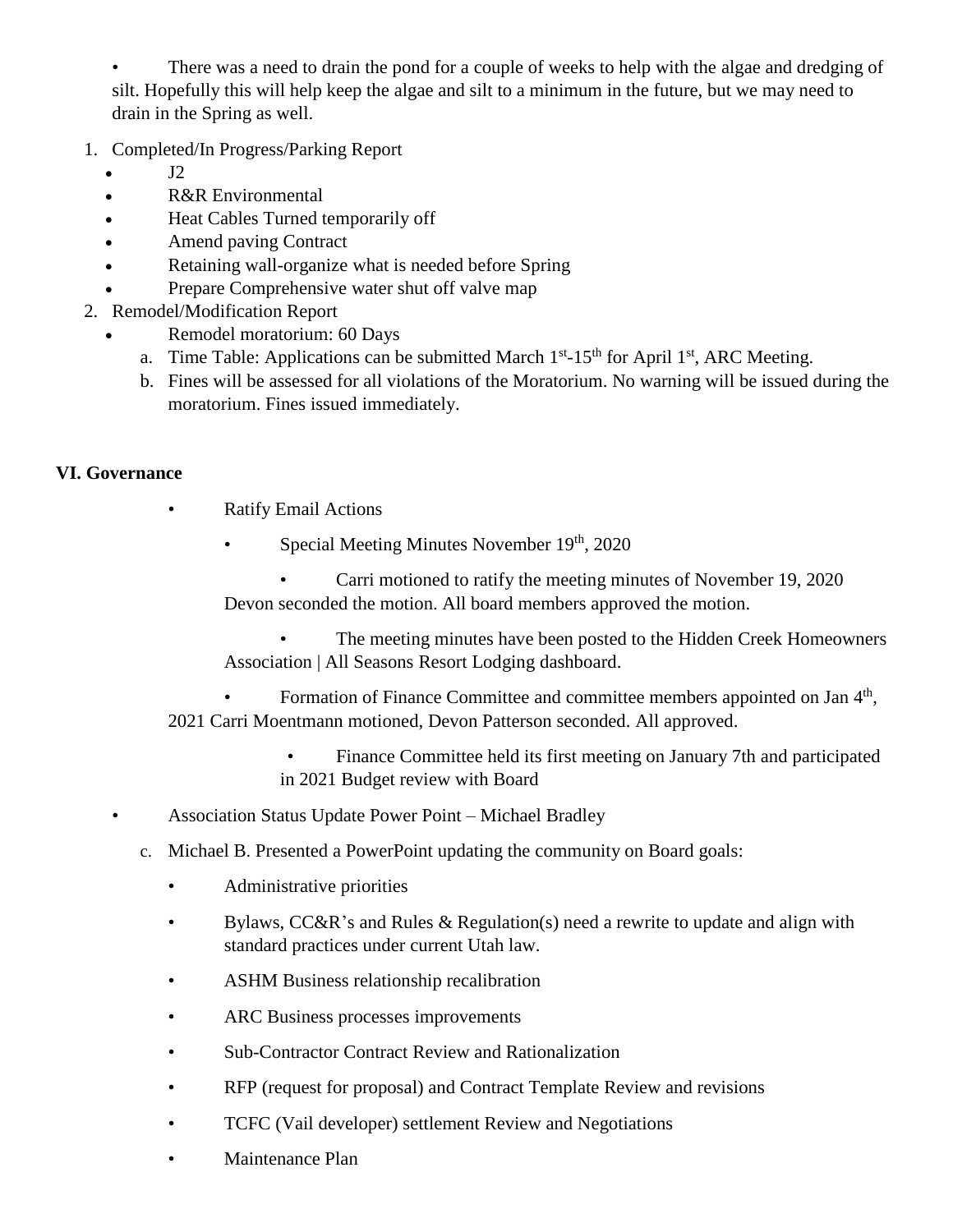- J2 Initial onsite Envelope Study Analysis and Findings
- J2 Secondary Onsite Building Analysis
- Destructive Analysis for Siding and Painting Plan
- J2 Summary Findings and Community Discovery & Plan Write Up
- Comprehensive Envelope Remediation Plan Established
	- Soft Bids
	- Hard Bids
- J2 Oversight & Management (roofing, venting, flashing, insulation, siding, etc.)
- Targeted Building Envelope Remediation
- Fiscal Requirements
- Dues increase
- General Budget Shortfall Special Assessment
- Cost Saving Opportunity Analysis
- Revenue Generation Pursuits
- New Hidden Creek Committees
	- ARC (Architectural Review Committee)
	- Finance Committee (Established Jan  $5<sup>th</sup>$ )
	- Maintenance/Landscape Committee (April 2021)
	- J2 Summary report
		- Was emailed to all homeowners and has been posted to the HOA dashboard for all homeowners to review Summary-of-J2-Findings\_Hidden-Creek-Roof\_20210120.pdf (allseasonsresortlodging.com)
		- All J2 work is expected to be completed from outside of the building. Their work is not expected to affect the interior of anyone's home
- There are additional costs for the first four buildings (11,17,32,38): consulting, design and engineering fees. Until we understand the scope of the required work on the four (4) prioritized buildings we will not know the exact cost for the remediation and deferred maintenance for these buildings. The cost of these first 4 buildings will be templates. Design services and related fees will be incurred on the templates and applied to the rest of the buildings in the community. The Board wants to make sure the buildings are repaired properly (roof, insulation, roof ventilation, bathroom ventilation, cladding, flashing) The Board will be updating the standards for remodels moving forward to ensure the future integrity of the buildings.
- The Board is seeking individuals interested in being part of the Maintenance/Landscape Committee. Please send a brief bio or CV/resume to ashort@allseasonshoa.com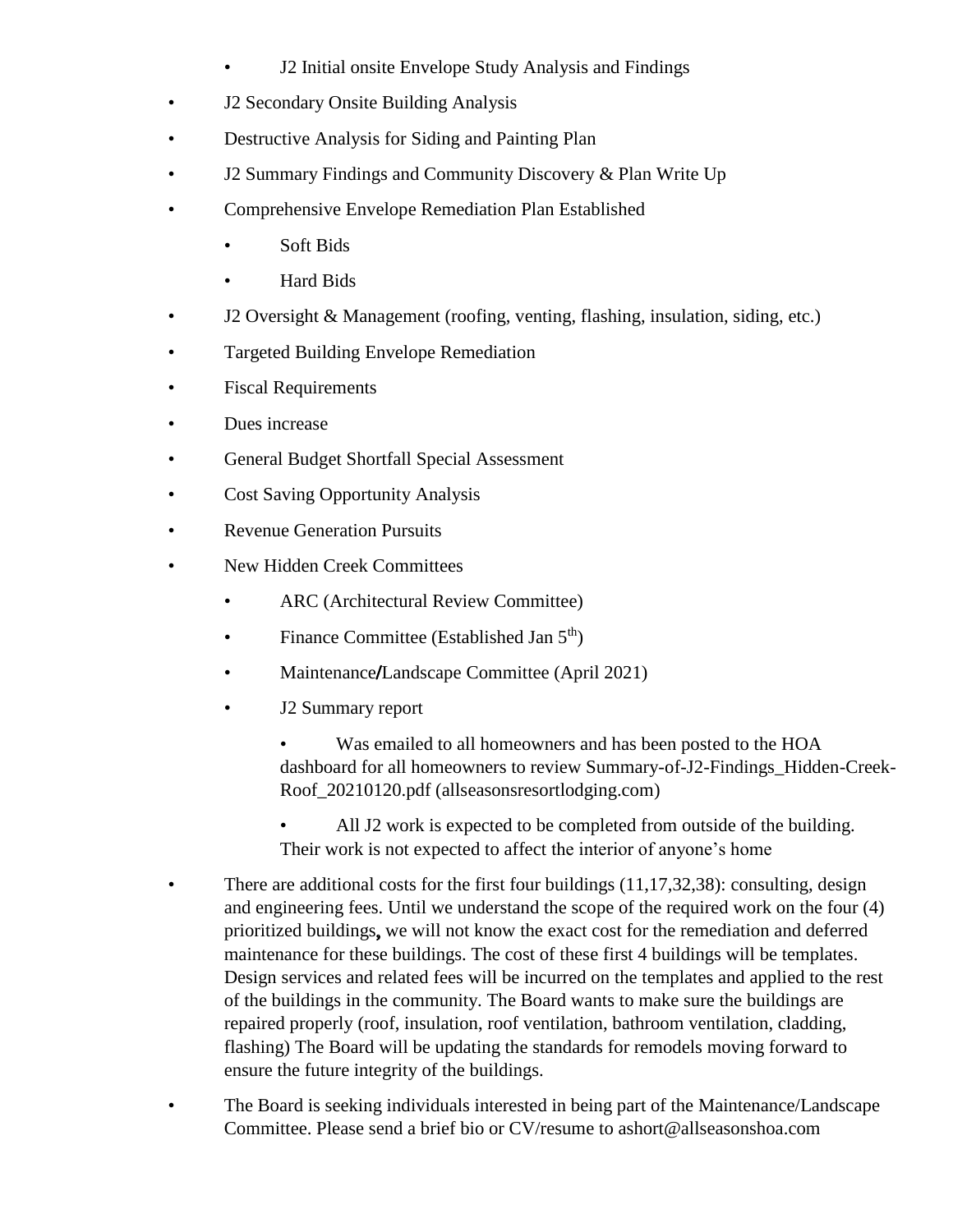• 2021 Budget Presentation – Mike Howe

Jan 15<sup>th</sup> the Reinvestment Amendment passed. You can still send in your vote until the  $29<sup>th</sup>$  to have your vote recorded. After the  $29<sup>th</sup>$  we will share the percentages of approved and against. (Was this done?)

Summit County is having a Public Hearing on January  $27<sup>th</sup>$  regarding rezoning of land use including and surrounding the Hidden Creek community. We need everyone to attend, email, or be actively involved. There was an email sent this week.

The Dues increase is the grand total. Line item for member dues and a line item for capital contribution. Everything is being consolidated in to these two line times on your statements.

• The Special Assessment proposal is for 4 months, starting February  $1<sup>st</sup>$ ending May  $1<sup>st</sup>$ .

• Follow up documentation and explanation will be sent out via email to homeowners after today's meeting

• The Assessment is assessed based off of the ownership % regardless of the duration of ownership.

If the Board votes to approve the budget presented today the assessments would begin February 1, 2021.

Mike Howe discussed and reviewed the proposed 2021 Budget

- The proposed budget includes a 14.5% dues increase.
- The biggest cost increase is the HOA insurance due to our location and high fire risk. The premiums have gone up 55%.
- Capital Reserve Contribution
	- There has not been a consistent 3% dues increase as recommended each year to cover the needs for capital contribution.
- The increase in dues will help cover annual inflation
	- \$1 Million Special Assessment
		- 4 buildings will serve as "templates" for the J2 project.
		- Any excess funds will be rolled over to the future capital reserve and envelope remediation projects.

• Dues increase is due to budget shortfalls. The Board has a fiduciary duty to the community.

• Motion to approve proposed \$1M Special Assessment and dues increase of 14.5% by Michael Bradley, seconded by Devon Patterson. Unanimously approved by the Board.

REMINDER: with monthly dues changing, if Homeowners have auto payments set up they will need to go into Buildium and update those payment amounts.